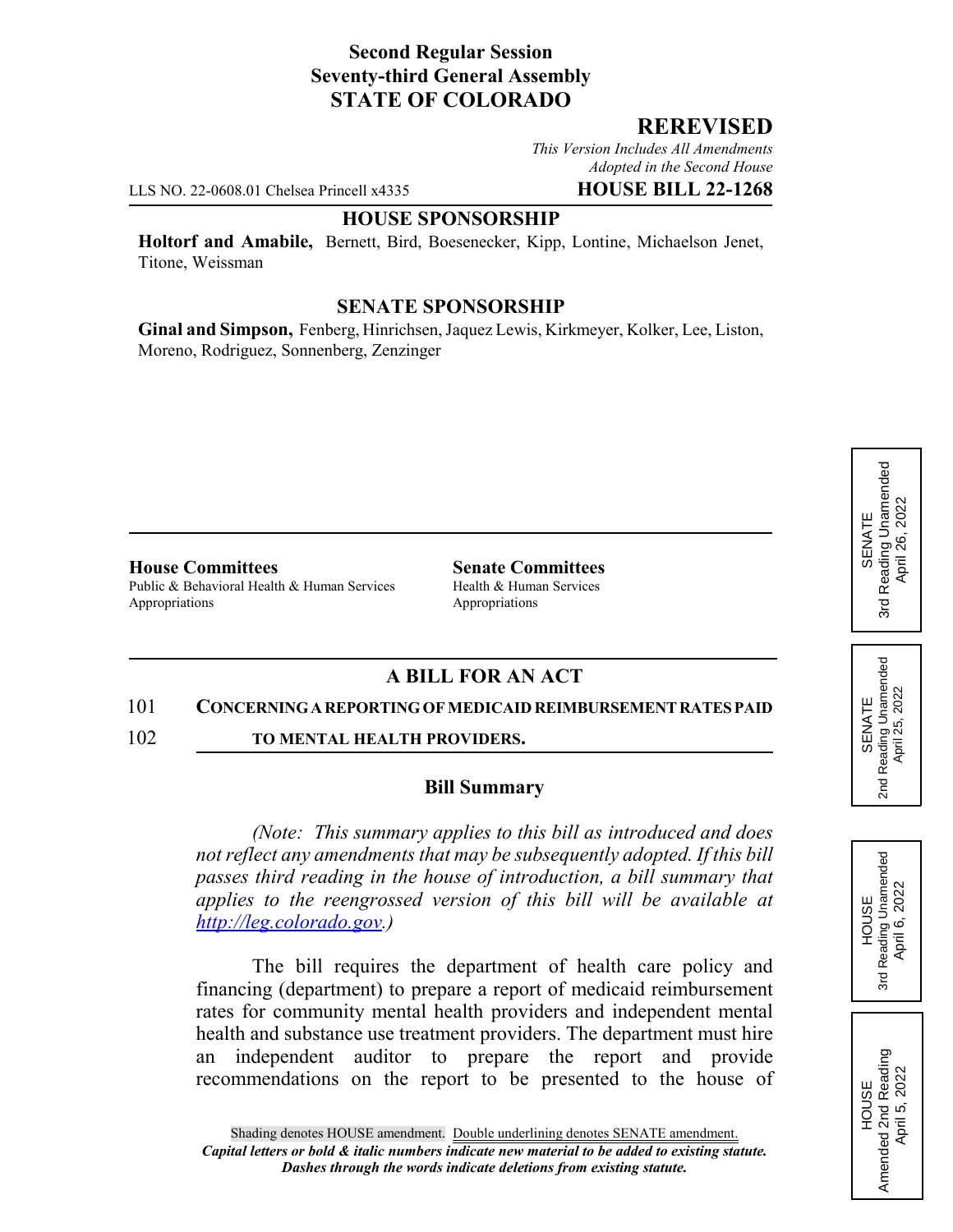representatives public and behavioral health and human services committee. The department is required to prepare recommendations based on the audit findings and recommendations to create equitable payment models between providers of community mental health centers and independent mental health and substance use treatment providers providing comparable behavioral health services.

The audit conducted must reflect data from state fiscal year 2020-21 and include a determination and recommendations on the adequacy of reimbursement rates paid to medicaid mental health providers. The department must present an action plan to implement changes to reimbursement rates based on the findings of the audit to the joint budget committee before November 15, 2022. The department must also prepare an annual report and provide an update at the "State Measurement for Accountable, Responsive, and Transparent (SMART) Government Act" hearing annually through August 1, 2025.

The bill requires the department to publish an annual cost report on or before March 15 of each year. The department must establish a cost report template and cost reporting schedule to assist providers in relaying cost information to the state department. The bill requires the department to establish a transparency report that translates the cost report data into meaningful and actionable information to ensure equity in provider compensation and adequate access to care for medicaid members.

1 *Be it enacted by the General Assembly of the State of Colorado:*

 **SECTION 1. Legislative declaration.** The general assembly finds and declares that it is imperative to determine whether a disparity exists, and the reasons for such possible disparities, in medicaid reimbursement rates among providers of mental health services in an effort to ensure transparency and parity in reimbursement rates.

7 **SECTION 2.** In Colorado Revised Statutes, **add** 25.5-1-132 as 8 follows:

 **25.5-1-132. Report of medicaid reimbursement rates paid to community mental health center providers and independent providers - definition.** (1) ON OR BEFORE AUGUST 15, 2022, THE STATE DEPARTMENT SHALL PUBLISH A BEHAVIORAL HEALTH RATES REPORT OF MEDICAID REIMBURSEMENT RATES FOR PROVIDERS OF COMMUNITY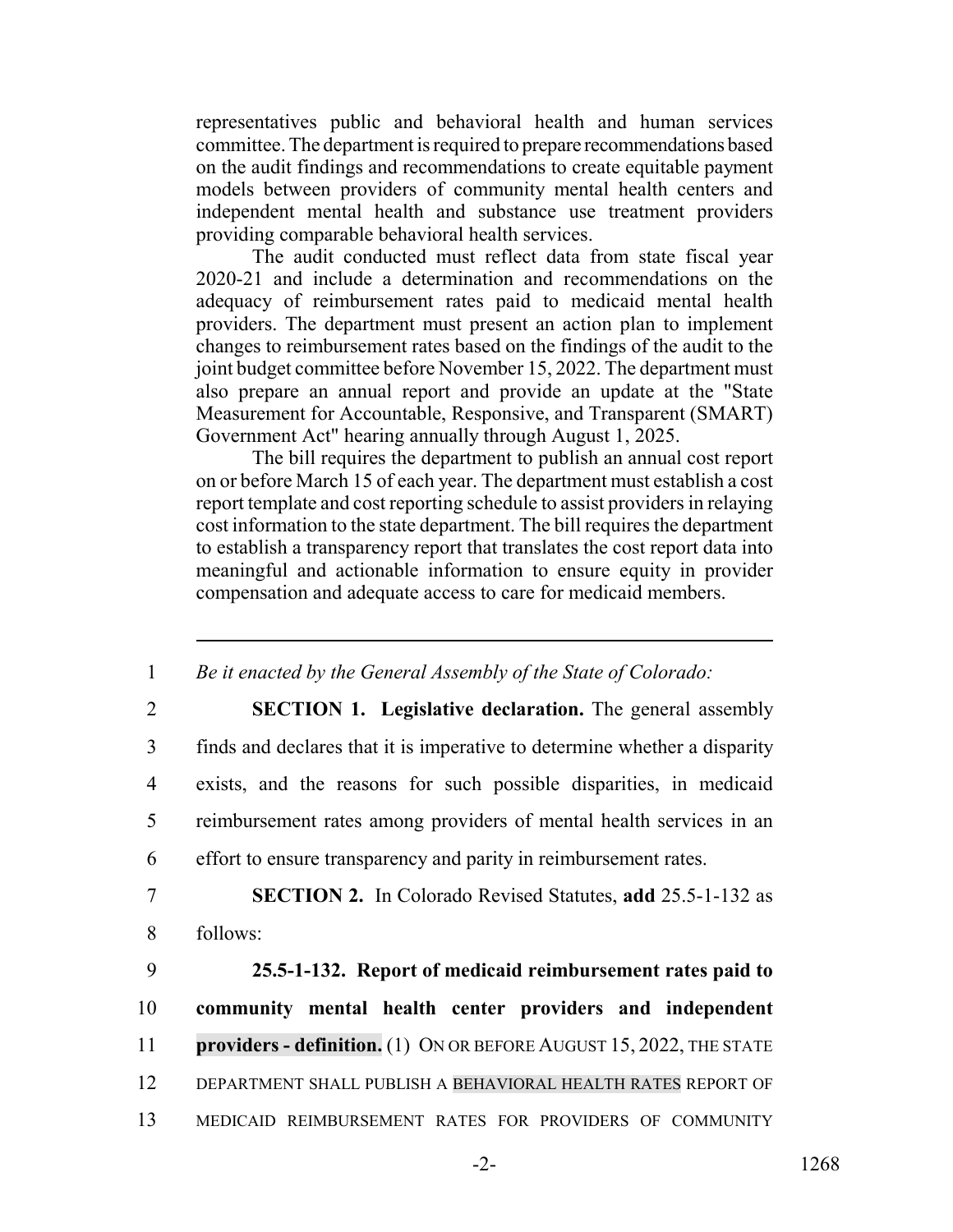MENTAL HEALTH CENTERS, AS DEFINED IN SECTION 27-66-101 (2), AND INDEPENDENT MENTAL HEALTH AND SUBSTANCE ABUSE TREATMENT PROVIDERS, AS DESCRIBED IN SUBSECTION (2) OF THIS SECTION.THE STATE DEPARTMENT SHALL CONTRACT WITH AN INDEPENDENT AUDITOR TO PREPARE THE BEHAVIORAL HEALTH RATES REPORT, AS DESCRIBED IN THIS SUBSECTION (1). THE STATE DEPARTMENT SHALL PREPARE, IN COORDINATION WITH THE BEHAVIORAL HEALTH RATES REPORT, A SET OF RECOMMENDATIONS ON CREATING EQUITABLE PAYMENT AND PAYMENT MODELS THAT MINIMIZE INAPPROPRIATE PAYMENT VARIATION IN COMPARABLE BEHAVIORAL HEALTH SERVICES BETWEEN THE PROVIDERS OF COMMUNITY MENTAL HEALTH CENTERS AND INDEPENDENT MENTAL HEALTH AND SUBSTANCE USE TREATMENT PROVIDERS. THE STATE DEPARTMENT SHALL PRESENT THE BEHAVIORAL HEALTH RATES REPORT AND RECOMMENDATIONS TO THE HOUSE OF REPRESENTATIVES PUBLIC AND BEHAVIORAL HEALTH AND HUMAN SERVICES COMMITTEE, OR ANY SUCCESSOR COMMITTEE.

 (2) THE REPORT PREPARED PURSUANT TO SUBSECTION (1) OF THIS SECTION MUST REFLECT DATA FROM STATE FISCAL YEAR 2020-21 AND IDENTIFY DISCREPANCIES, IF ANY, AND THE REASONS FOR SUCH DISCREPANCIES IN MEDICAID REIMBURSEMENT RATES PAID TO PROVIDERS OF A COMMUNITY MENTAL HEALTH CENTER AND INDEPENDENT MENTAL HEALTH AND SUBSTANCE ABUSE TREATMENT PROVIDERS FOR COMPARABLE SERVICES. THE REPORT MUST INCLUDE A DETERMINATION OF AND RECOMMENDATIONS ON WHETHER REIMBURSEMENT RATES PAID TO COMMUNITY MENTAL HEALTH CENTER PROVIDERS AND INDEPENDENT MENTAL HEALTH AND SUBSTANCE USE TREATMENT PROVIDERS ARE ADEQUATE TO MEET OR EXCEED NETWORK ADEQUACY STANDARDS IN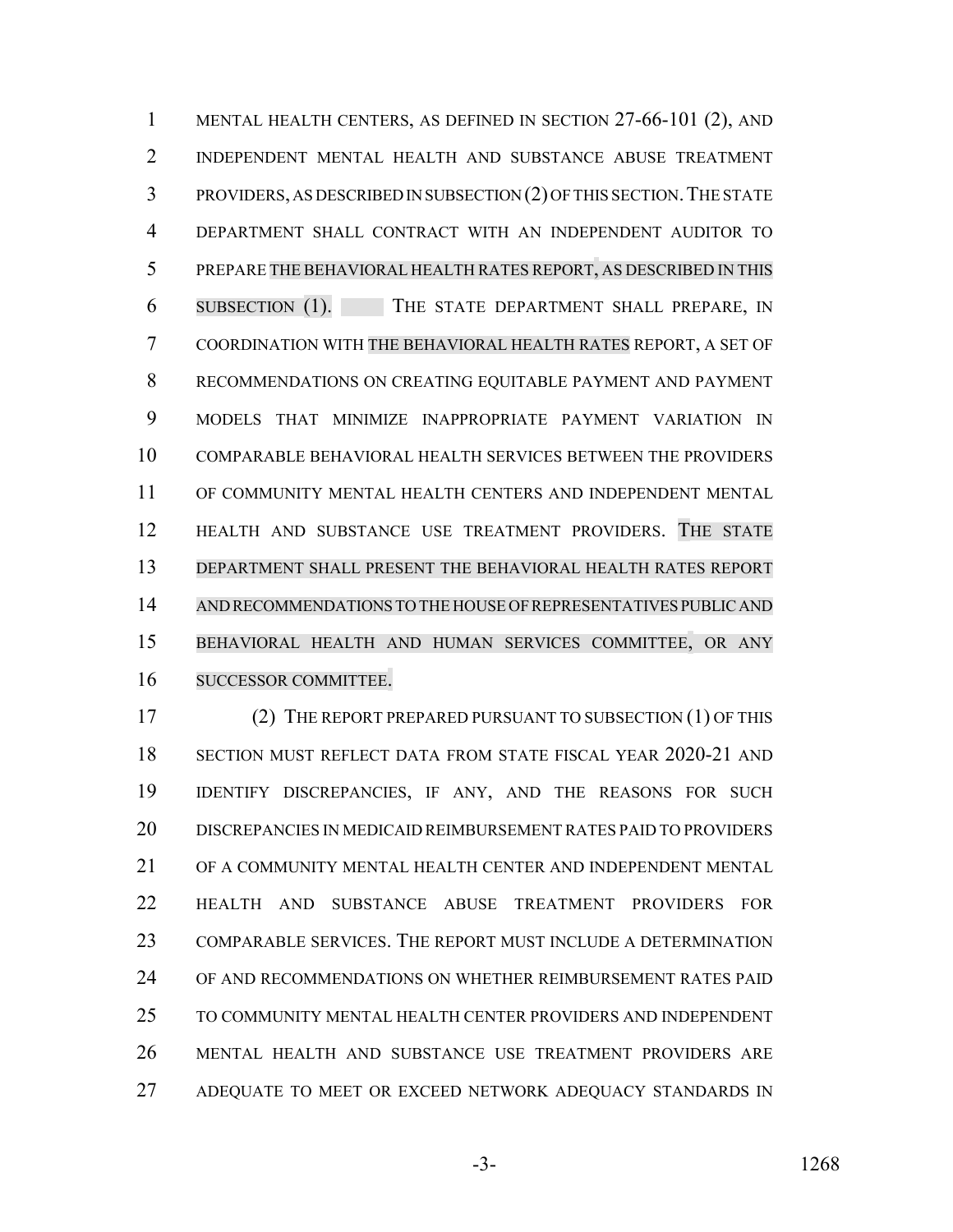EVERY REGION OF THE STATE. THE DATA MUST BE AGGREGATED TO ENSURE INDIVIDUAL COMMUNITY MENTAL HEALTH CENTERS AND INDEPENDENT PROVIDERS ARE NOT IDENTIFIABLE AND MUST COMPLY WITH ANY OTHER STATE AND FEDERAL PRIVACY LAWS. ON OR BEFORE NOVEMBER 15,2022, THE STATE DEPARTMENT SHALL PRESENT AN ACTION PLAN FOR IMPLEMENTATION TO THE JOINT BUDGET COMMITTEE. THE STATE DEPARTMENT SHALL PRODUCE A PROGRESS REPORT ON THE STATE DEPARTMENT'S PROGRESS MADE IN IMPLEMENTING THE ACTION PLAN 9 PRESENTED TO THE JOINT BUDGET COMMITTEE ON NOVEMBER 15, 2022, 10 ON OR BEFORE AUGUST 1, 2023, AND ANNUALLY THEREAFTER THROUGH AUGUST 1, 2025, AND PROVIDE AN UPDATE DURING ITS "STATE MEASUREMENT FOR ACCOUNTABLE, RESPONSIVE, AND TRANSPARENT (SMART) GOVERNMENT ACT" HEARING PURSUANT TO SECTION 2-7-203 14 ON THE FINDINGS AND ADDITIONAL RECOMMENDATIONS. THE STATE DEPARTMENT MUST FULLY IMPLEMENT THE ACTION PLAN NO LATER THAN DECEMBER 31, 2025. (3) AS USED IN THIS SECTION, UNLESS THE CONTEXT OTHERWISE REQUIRES: (a) "INDEPENDENT MENTAL HEALTH AND SUBSTANCE ABUSE TREATMENT PROVIDERS" MEANS ANY OUTPATIENT BEHAVIORAL HEALTH PROVIDER ENROLLED IN MEDICAID AND CONTRACTED WITH A MANAGED CARE ENTITY, AS DEFINED IN SECTION 25.5-5-403 (4), THAT IS NOT LICENSED OR DESIGNATED AS A COMMUNITY MENTAL HEALTH CENTER.

 **SECTION 3.** In Colorado Revised Statutes, **add** 25.5-4-403.1 as follows:

**25.5-4-403.1. Providers - community mental health centers - cost reporting.** (1) FOR THE PURPOSES OF INCREASED PAYMENT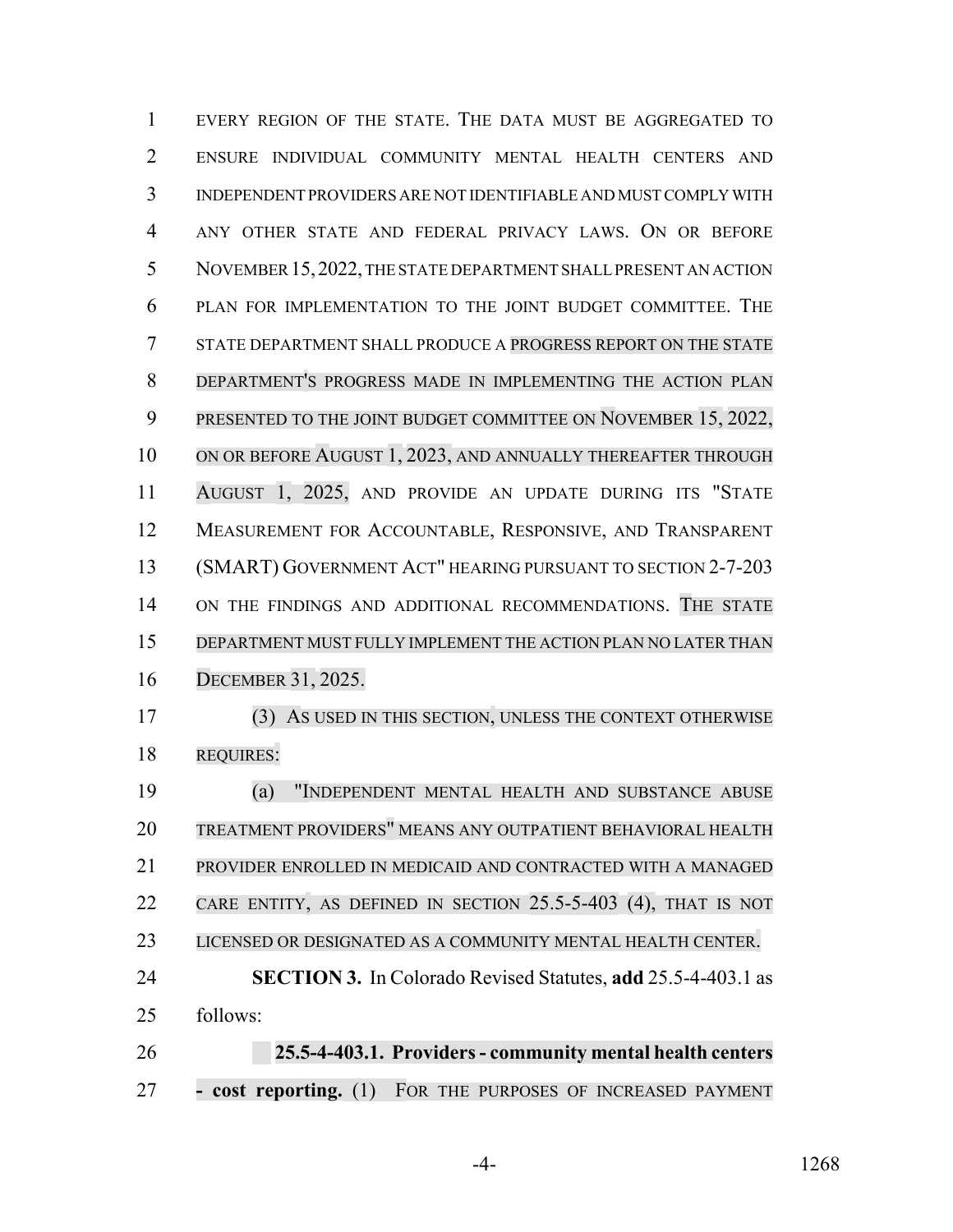1 METHODOLOGY TRANSPARENCY, NO LATER THAN MARCH 15, 2023, AND EACH MARCH 15 THEREAFTER, THE STATE DEPARTMENT SHALL: (a) PUBLISH COST REPORTS FOR COMMUNITY MENTAL HEALTH CENTERS; (b) ESTABLISH A COST-REPORTING TEMPLATE AND COST-REPORTING SCHEDULE TO ASSIST PROVIDERS IN PROVIDING COST REPORTS; **8 (c) REDACT INFORMATION TO MAINTAIN COMPLIANCE WITH STATE**  AND FEDERAL LAW INCLUDING, BUT NOT LIMITED TO, PERSONALLY IDENTIFYING INFORMATION AND PROTECTED HEALTH INFORMATION AS NECESSARY TO PROTECT THE PRIVACY OF PATIENTS; (d) CREATE A PUBLICLY AVAILABLE WEBSITE THAT PROVIDES INSIGHT TO MEDICAID MEMBERS, MEDICAID PROVIDERS, AND MEMBERS OF THE PUBLIC REGARDING BEHAVIORAL HEALTH REIMBURSEMENT RATES. THE WEBSITE MUST INCLUDE THE FOLLOWING: (I) ALLCOMPLETEDCOSTREPORTS FOR EACH BEHAVIORAL HEALTH 17 SAFETY NET PROVIDER, AS DEFINED IN 27-50-101 (7); (II) AN OVERVIEW OF THE PURPOSE OF THE COST REPORT 19 DESCRIBED IN THIS SUBSECTION (1); 20 (III) INFORMATION ON HOW TO INTERPRET THE COST REPORTS AND 21 WHERE TO FIND INFORMATION IN THE COST REPORTS; 22 (IV) AN OVERVIEW OF: (A) HOW REIMBURSEMENT RATES ARE DETERMINED; **(B) WHAT CONSTITUTES A REASONABLE AND ALLOWABLE COST;**  AND (C) HOW VALUE-BASED PAYMENTS IMPACT REIMBURSEMENT RATES; AND